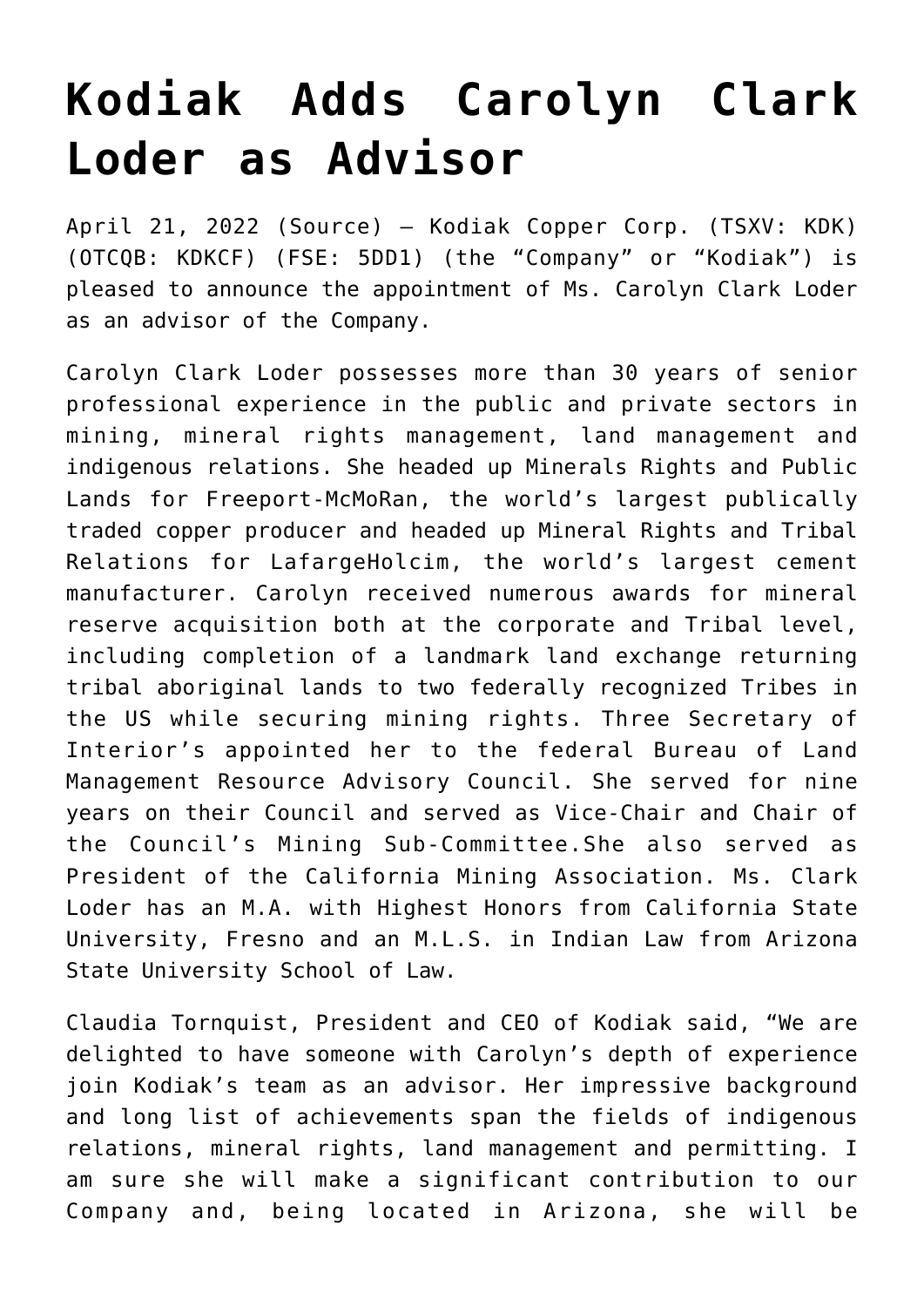particularly well placed to take a leading role as we advance our Mohave copper porphyry project in that state."

Kodiak has also granted 55,000 stock options to consultants of the Company, exercisable at C\$1.73 per share. 15,000 options will be exercisable for a period of one year and 40,000 for five years.

On behalf of the Board of Directors

**Kodiak Copper Corp.**

*Claudia Tornquist* President & CEO

For further information contact: Nancy Curry, VP Corporate Development [ncurry@kodiakcoppercorp.com](mailto:ncurry@kodiakcoppercorp.com) +1 (604) 646-8362

**About Kodiak Copper Corp.**

Kodiak is focused on its 100% owned copper porphyry projects in Canada and the USA. The Company's most advanced asset is the MPD copper-gold porphyry project in the prolific Quesnel Trough in south-central British Columbia, Canada. MPD has all the hallmarks of a large, multi-centered porphyry system. Kodiak has made the Gate Zone discovery of high-grade mineralization within a wide mineralized envelope, and MPD hosts several other targets with similar discovery potential. Kodiak also holds the Mohave copper-molybdenum-silver porphyry project in Arizona, USA, near the world-class Bagdad mine. Kodiak's porphyry projects have both been historically drilled and present known mineral discoveries with the potential to hold large-scale deposits.

Kodiak's founder and Chairman is Chris Taylor who is wellknown for his gold discovery success with Great Bear Resources. Kodiak is also part of Discovery Group led by John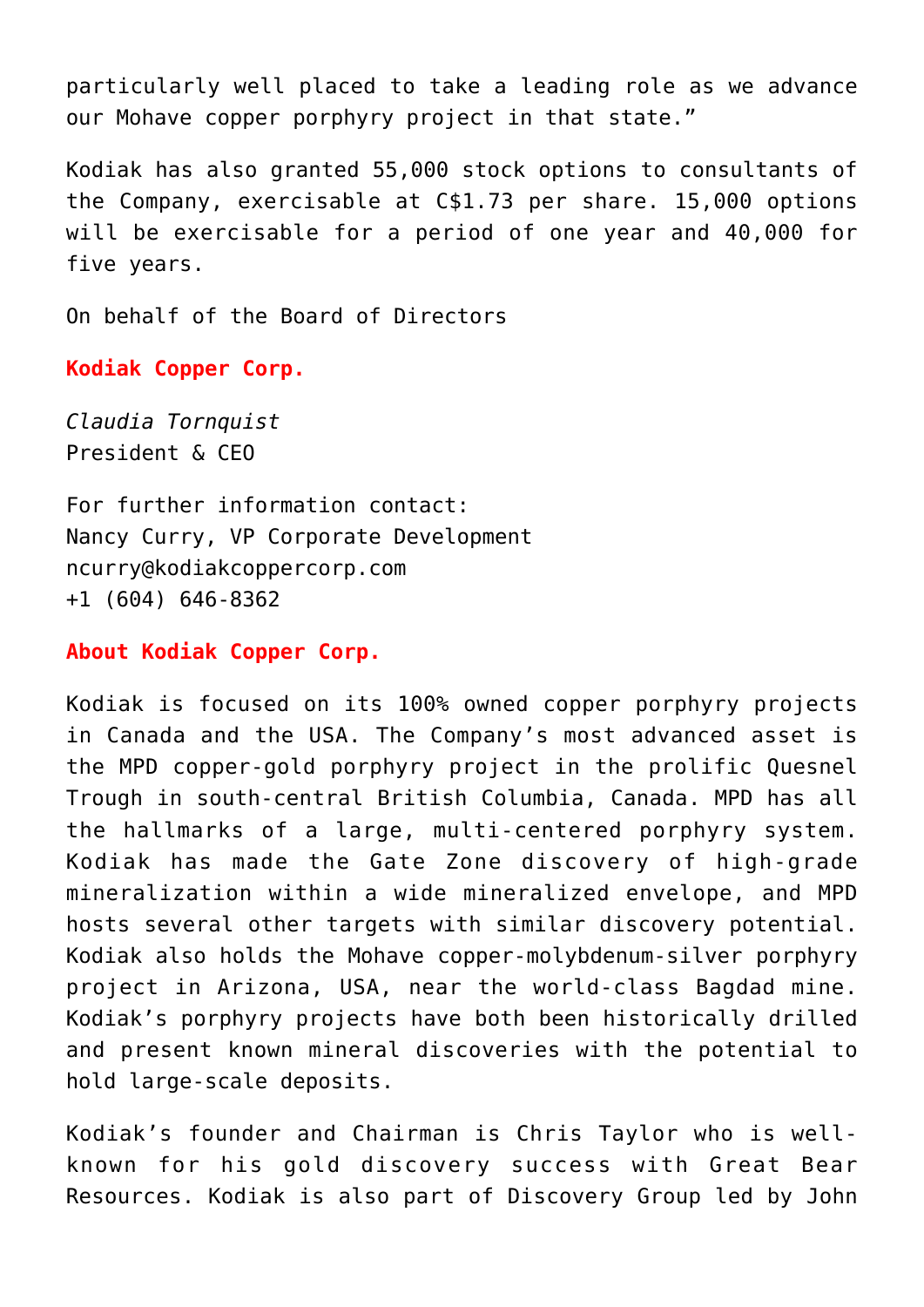Robins, one of the most successful mining entrepreneurs in Canada.

*Neither TSX Venture Exchange nor its Regulation Services Provider (as that term is defined in the policies of the TSX Venture Exchange) accepts responsibility for the adequacy or accuracy of this release.*

*Forward-Looking Statement (Safe Harbor Statement): This press release contains forward-looking statements within the meaning of applicable securities laws. The use of any of the words "anticipate", "plan", "continue", "expect", "estimate", "objective", "may", "will", "project", "should", "predict", "potential" and similar expressions are intended to identify forward looking statements. In particular, this press release contains forward-looking statements concerning the Company's exploration plans. Although the Company believes that the expectations and assumptions on which the forward-looking statements are based are reasonable, undue reliance should not be placed on the forward-looking statements because the Company cannot give any assurance that they will prove correct. Since forward-looking statements address future events and conditions, they involve inherent assumptions, risks and uncertainties. Actual results could differ materially from those currently anticipated due to a number of assumptions, factors and risks. These assumptions and risks include, but are not limited to, assumptions and risks associated with conditions in the equity financing markets, and assumptions and risks regarding receipt of regulatory and shareholder approvals.*

*Management has provided the above summary of risks and assumptions related to forward-looking statements in this press release in order to provide readers with a more comprehensive perspective on the Company's future operations. The Company's actual results, performance or achievement could differ materially from those expressed in, or implied by, these forward-looking statements and, accordingly, no*